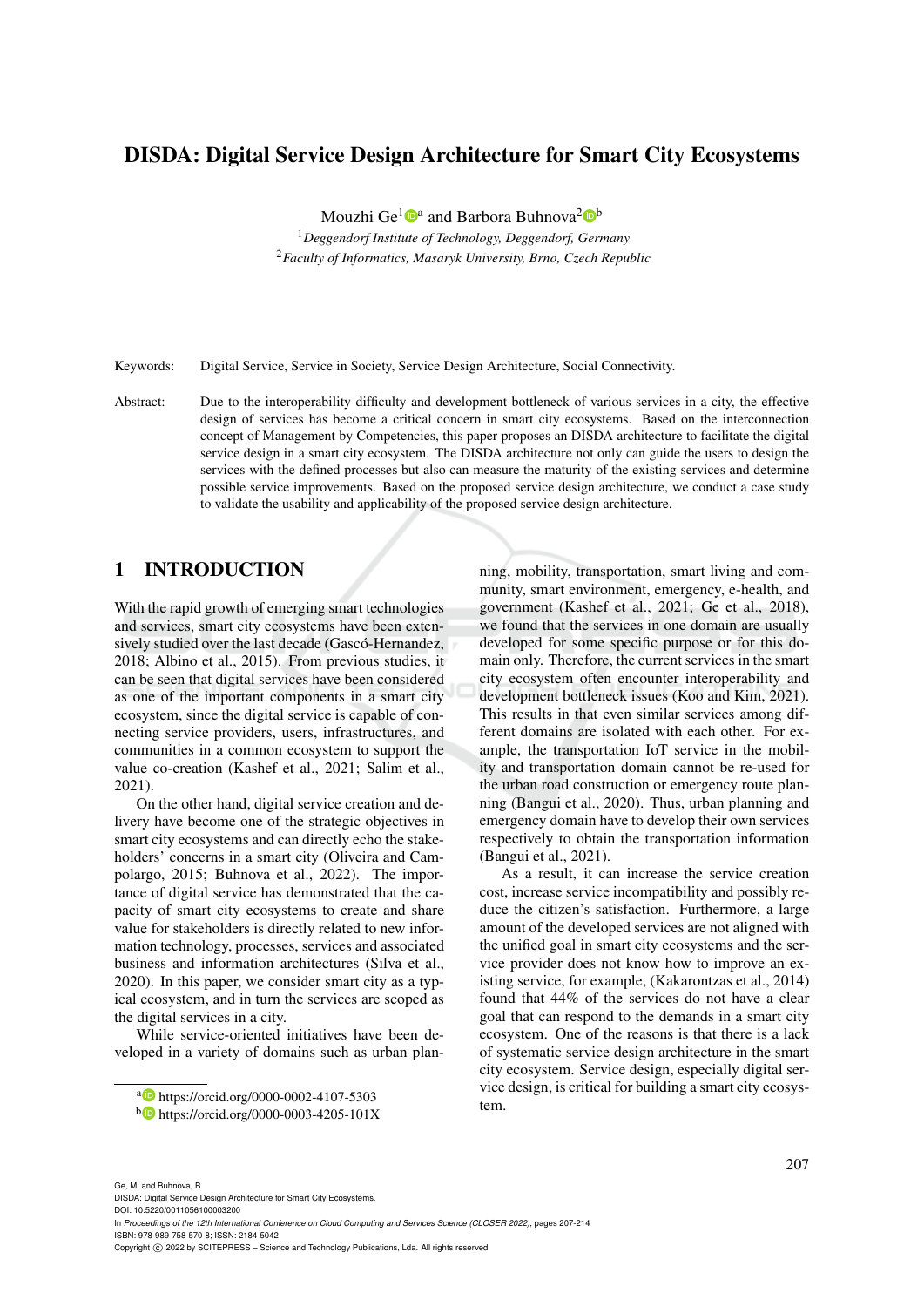This paper, therefore, aims to develop a systematic service design architecture for the digital service developments in the smart city ecosystem. We have adapted the framework from Management by Competencies (Plamínek and Fišer, 2005) due to its interconnection nature and incorporated this framework with digital service design processes. Instead of developing a reference architecture like (Clement et al., 2017) to profile services in a smart city ecosystem, the proposed architecture focuses on facilitating the processes of digital service design in smart city ecosystems.

The contributions of the paper are accordingly two-fold: (1) a systematic service design architecture DISDA that can guide the users with a defined specification to design the digital services, (2) a maturity pyramid of the service design that can be used to define the goals of new service design, measure the service maturity and improve the existing services in smart city ecosystems.

The remainder of the paper is organized as follows. Section 2 revisits the related work on service development and service engineering for service design. Based on the review, Section 3 proposes a digital service design architecture, which is adapted from the framework of Management by Competence. Section 4 further describes the specifications of the architecture from four perspectives: usefulness, efficiency, stability and dynamics. In order to validate the architecture, section 5 conducts a case study in the context of smart transportation. Finally, section 6 concludes the paper and outlines future research for digital service design in smart city ecosystems.

# 2 SERVICE DEVELOPMENT AND SERVICE ENGINEERING

Service development research is directly related to service design. The early research works regarding service development can be traced back to the 1970s, and at that time, new service research streams have appeared (Moradi et al., 2020), such as *New Service Development*, *Service Design*, *Service Engineering* (Dragoicea et al., 2020). Over the last decade, integrating physical products and various services has become a crucial strategy for many companies (Pirola et al., 2020). However, designing and developing a Product-Service System (PSS) is a complex task due to a long-term relationship among different actors in the system (Song et al., 2021). In order to cope with the complexity in service design and development, researchers proposed a large number of models and methods to design a PSS. However, most of

these models and methods lack evaluations in practice (Pirola et al., 2020). Therefore, the design of services is still on the theoretical level as seen in (Janácek and Fabricius, 2021), and service development is less efficient than the development of physical products (Froehle et al., 2016). This motivates us to further conduct research on the service design and carry out the design in practice such as Smart City context. In this paper, we define the digital service design process by adopting the concept of New Service Development, which is defined as a process of developing a new service from initiating an idea for a service to the service market launch (Lin and Hsieh, 2011). As such, the process of digital service design starts from service idea initiation and ends with realizing the service in the smart ecosystem.

Another research stream dealing with design and development of services is the service engineering. It approaches the service design challenge in a systematic and methodological way using engineering know-how. It is, therefore, a rational and heuristic approach based on the discussion of alternatives, goals, constraints, and procedures, through the adoption of modeling and prototyping methods, aiming to increase the value of service offering by improving the service conception, service delivery and service consumption (Shimomura and Tomiyama, 2005; Chohan and Hu, 2020; Holmlid and Evenson, 2008). Most renowned service engineering process models are based on the following three classical models. (1) Waterfall model, a linear, sequential design process following phases of requirements analysis, design, implementation, testing, integration, and maintenance. It is a simple model, not recommended for complex development. (2) V-model, a linear productdevelopment process in shape of a letter V. The left side of the V describes a decomposition of requirements and a creation of system specification, while the right side stands for integration of decomposed parts and their verification. (3) Spiral model, a model with a cyclic approach for improving the precision of definition and implementation of the system in several increments (cycles) for a decrease of a risk degree.

In (Pezzotta et al., 2014), the authors conducted a detailed analysis of the literature on service engineering process models and derived four main common phases, (1) customer analysis, (2) requirements analysis, (3) PSS design, (4) PSS test and implementation. They argue, as well as some others (Bertot et al., 2016), that a customer is an important element of a service design since they co-design the service, but there is another important factor, which is the company itself. It needs to standardize and optimize its processes for it to remain competitive. Based on this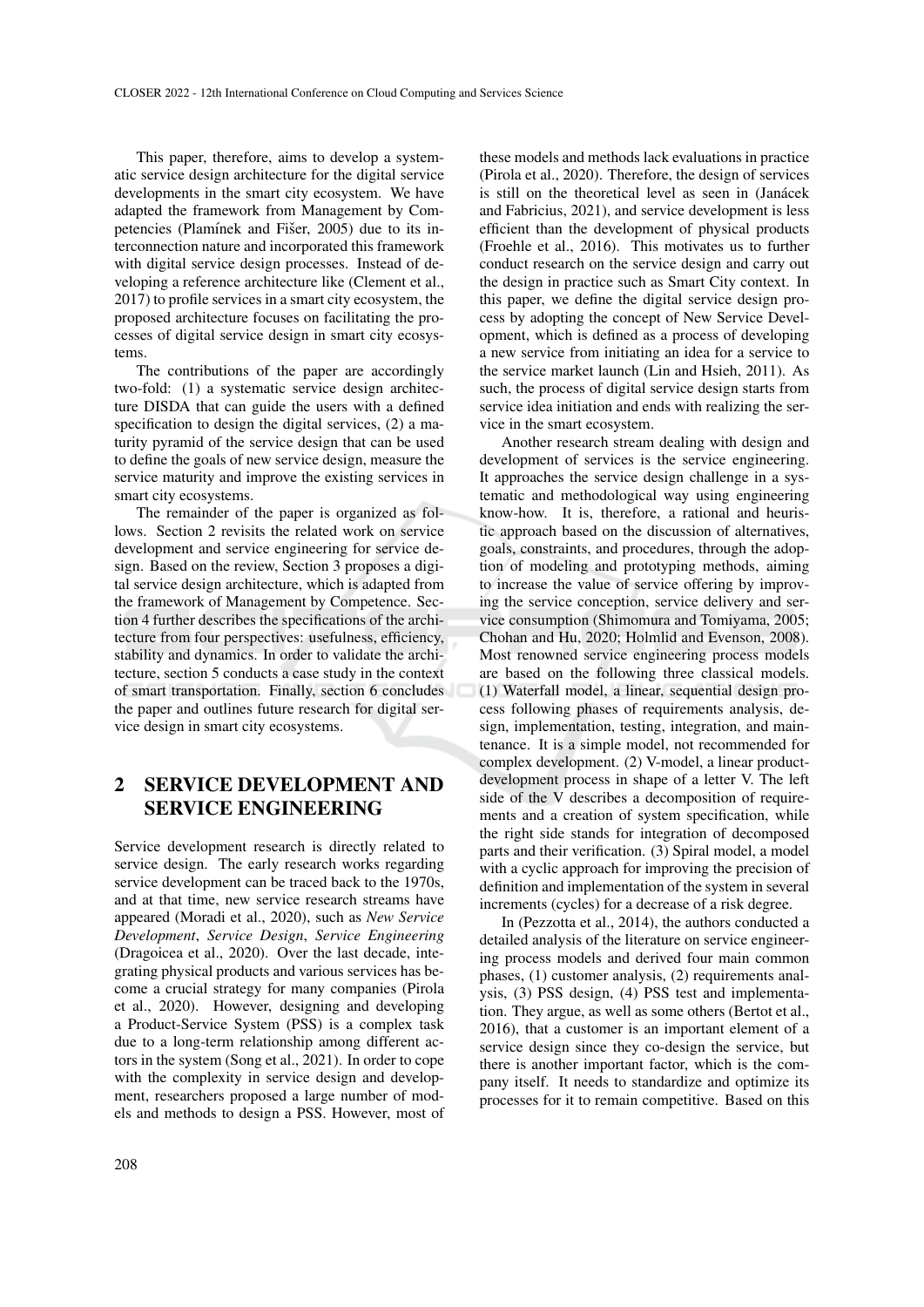idea, they propose Service Engineering Methodology that is aligned with other service engineering process models in terms of the four phases. In this paper, we consider service engineering models as a development base for designing the digital services in smart ecosystems (Walletzký et al., 2019).

# 3 DISDA: DIGITAL SERVICE DESIGN ARCHITECTURE

DISDA is a digital service design architecture inspired by the Management by Competencies (MbC) that was developed as a holistic guideline for the companies and intended to solve problems from root cause instead of patching from where the service pitfalls take place. MbC is a systematic method for company management. It is based on a harmonic development of competitive and soft aspects of business environment. The main rationale behind MbC is to interconnect the discrete company segments, performance *requirements* and company *competences*. It is based on several well-known theories such as Theory of constraints (Goldratt, 1990), Theory of vitality (Plamínek, 2006), Person-centered approach (Rogers, 1979), Learning organization (Senge., 1994), Scientific management (Taylor, 1911), Re-engineering (Hammer and Champy, 2001), as well as Balanced scorecard (Kaplan and Norton, 1996).

The goal of MbC is to help the company achieve *vitality*, which is a status of the company can be continuously successful, not restricting the possibility of being successful in a shot time. In other words, not exhausting its own resources just for one-time success. MbC defines competence as an ability to use human resources of a personnel (such as knowledge, skills, qualities) on a specific task in order to fulfill the task's requirements, whereby, the competencies and tasks help interconnect the performance requirements of a company with possibilities it has. MbC helps to reach vitality by developing the relationships among its requirements and possibilities using employee's *competencies*.

The strategy of developing requirements is described by one of the MbC tools, the pyramid of vitality, see Figure 1. It states that every service design can start from thinking about usefulness. That is, which product or service from the company can be delivered and useful to the stakeholders. The process goes from identifying stakeholders, their needs and defining a service that satisfies the needs of stakeholders. In the next step, it comes to level of the efficiency, where the specified service is decomposed to processes and activities with necessary resources that are gathered into



Figure 1: Pyramid of Vitality adopted from MbC.

appropriate structures to ensure proper distribution of resources for the processes and activities.

Nevertheless, creating a service and receiving a temporary profit in return can be not stable. For example, the company can be negatively affected by business or requirement change, which is a critical part of the business environment. The company needs to be able to react quickly to those changes. Thus, the third level is the continuous improvement in the company such as process optimization and conforming market trends e.g. based on the customer research. Hence, the stability level is about company's improvement based on customer feedback and people who is willing to react to changes in the company and quickly allow the changes.

Finally, the strategic step to vitality is called dynamics. It should not only be just reactive for the company, it should be also proactive, such as predicting the future and being prepared for market trends, or even influencing the future. For this objective, the people who are involved in a company should actively search for new opportunities and ideas. MbC approaches the development of a company in a meaningful and logical way from the fundamental step of finding stakeholders, for whom the company aims to provide useful products or services, through the efficiency of a company processes, till predicting and creating new areas for business. We found that the rationale of MbC is in line with our perception of digital service development in smart ecosystems such as smart cities. Therefore, we adopt the four maturity levels from MbC to develop the following digital service architecture.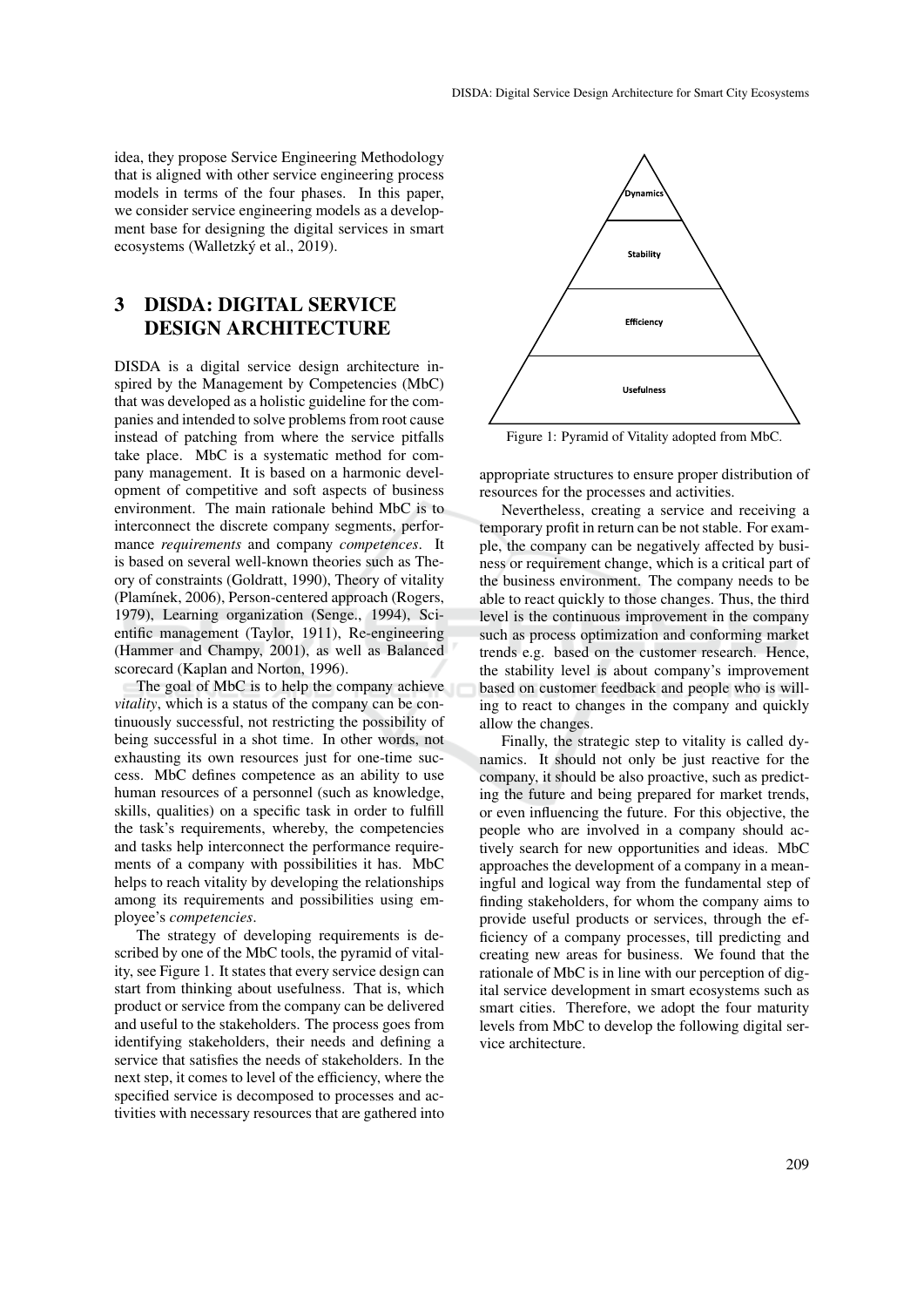

# 4 ARCHITECTURE SPECIFICATIONS

In this section, we specify our DISDA digital service design architecture as Figure 2, which is inspired by MbC, specifically the pyramid of vitality based on the Theory of Vitality. The pyramidal shape illustrates the strategy of digital service development and consists of four levels as the pyramid of vitality and maturity. We describe each level from bottom to top as follows.

#### 4.1 Usefulness

The goal of the first level of the DISDA architecture is to find out which services a city ecosystem needs to be created, for example, the city can choose and define city service that will fulfill the specific needs of the stakeholders. In this stage, the city needs to follow a definition scheme, which has reversed order. It means that the city should at first focus on determining the stakeholders (e.g., commuting citizens), then identify stakeholders' needs (e.g., to travel efficiently throughout the city) and finally propose a ser-

vice that fulfills identified needs (e.g., intelligent traffic control service). The service of intelligent traffic control should be described as precisely as possible at this stage to define measures of the service success. Thus, usefulness level specifies a relevant city service by choosing the stakeholders to whom a city will offer values in term of appropriating city services that can address their needs.

Table 1: Usefulness properties.

| Property | Definition                       |
|----------|----------------------------------|
| Goal     | choose and define relevant digi- |
|          | tal services                     |
| Input    | information about stakeholders   |
|          | and their needs                  |
| Process  | stakeholders need city service   |
| Output   | service specification            |

Usefulness: Efficiency Relation. The service specification in the usefulness level is then transferred to the efficiency level for further optimization.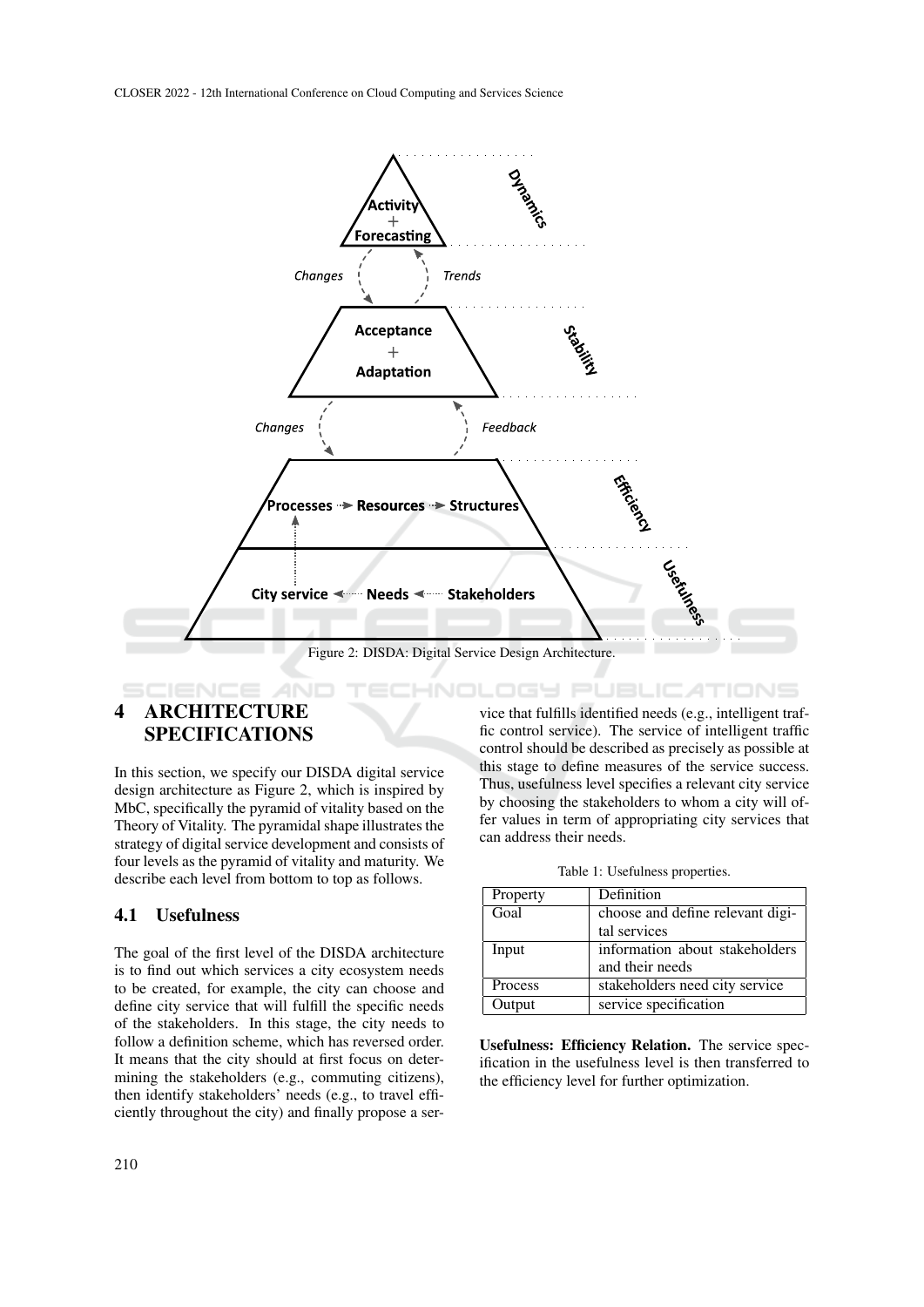#### 4.2 Efficiency

In this phase, the efficiency level is to define the service development and creation. It starts with an elaboration of the service (e.g., intelligent traffic lights in our case) into a process map describing a service creation process (e.g. simulate different traffic lights distributions, changing traffic lights for intelligent ones), followed by resources identification and assignment (e.g. storage, computers, traffic lights, engineers, laborers). And arranging this complex into appropriate structures (e.g., simulation can run in parallel with finding more information about possible providers and precede the change of current traffic lights) to supply the resources for respective processes. Efficiency level ensures an efficient creation of the city services by defining the processes and their resources organized into structures in order to provide a proper amount of quality resources to the right object and on time.

Table 2: Efficiency properties.

| Property | Definition                                          |
|----------|-----------------------------------------------------|
| Goal     | improve or optimize service                         |
|          | process                                             |
| Input    | service specification from the                      |
|          | usefulness level                                    |
| Process  | city service specification                          |
|          | $processes \rightarrow resources \rightarrow struc$ |
|          | tures                                               |
| Output   | process definitions with re-                        |
|          | quired resources, organization                      |
|          | structure definition, role specifi-                 |
|          | cation                                              |
| Output   | service specification                               |

Efficiency: Stability Relation. The relation between these two levels is recurrent, while the stability level acquires feedback from the efficiency level and translates them into change actions for efficiency level.

#### 4.3 Stability

In order to adapt and enhance the service (functionality, efficiency, reducing costs, etc.), the city needs to get the feedback by using the service. Feedback can be automatically acquired in the form of sensed and evaluated data (e.g., service response time, service malfunction reports) as well as in the way of users' opinions (e.g., what they like, what they are missing). Stakeholders' involvement is needed to evolve the service, e.g., service users need to be willing to share feedback, the city needs to manage the service, and the service provider should upgrade the service efficiently based on the feedback. The stability level helps a company to quickly react and adapt itself using feedback and stakeholders' cooperation.

Table 3: Stability properties.

| Property | Definition                                             |
|----------|--------------------------------------------------------|
| Goal     | obtain and evaluate relevant                           |
|          | data and information about ser-                        |
|          | vice and service context to con-                       |
|          | firm current approach or to pro-                       |
|          | pose a service change                                  |
| Input    | service data & stakeholders' in-                       |
|          | formation                                              |
| Process  | get data $\rightarrow$ evaluate by goals $\rightarrow$ |
|          | confirm current approach   pro-                        |
|          | pose service changes                                   |
| Output   | service confirmation<br>service                        |
|          | change proposal                                        |

Stability: Dynamics Relation. Dynamics gathers relevant data from the stability level to predict the trends and proposes possible changes back to the stability level. The relation is also rotative, but the duration of one execution cycle is usually longer than the efficiency – stability relation.

#### 4.4 Dynamics

The dynamics level proactively prepares possible changes and predicts the future state in parallel with the service adaptation. Forecasting as well as influencing the future is a challenging task that needs the active participation of stakeholders. Therefore, even more demanding personnel management is necessary for enabling stakeholders' pro-activity. The dynamics level proposes service changes based on forecasts and estimations of the future allowed by stakeholders activity achieved by personnel management. With the recent development of machine learning and big data technologies (Macák et al., 2020), the predication function can be more integrated to services. It also reflects the "smartness" of service, which is in the city ecosystems called as smart services.

## 5 CASE STUDY

In order to validate the DISDA architecture, we have conducted a case study in the context of smart transportation for a metropolitan city in Czech Republic. The case study is targeting on the traffic control service that is designed for more than 700 000 inhabitants in this city. The city aims to design a smart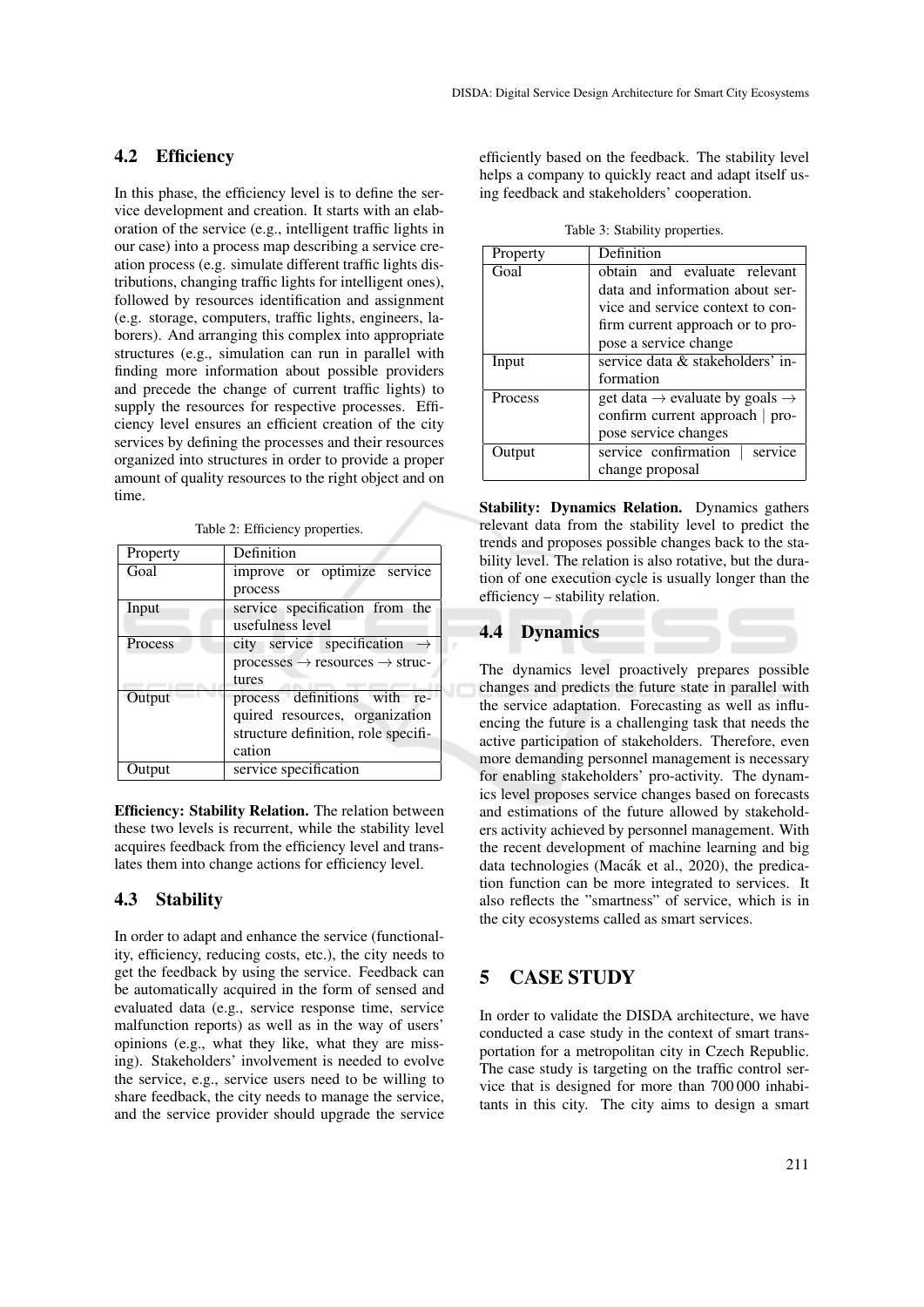| Definition                                            |
|-------------------------------------------------------|
| forecast future trends and possi-                     |
| bilities in a larger context and be                   |
| prepared for them                                     |
| data and information from the                         |
| context                                               |
| get data $\rightarrow$ find trends $\rightarrow$ pro- |
| pose service changes                                  |
| service change proposal                               |
|                                                       |

Table 4: Dynamics properties.

transportation service for its citizens. We will use the DISDA architecture to design smart transportation service in the city.

As shown in Figure 2, the DISDA architecture is developed to guide the practitioners to design services in a smart city ecosystem. In our context, we focus on the transportation service design. In the initial usefulness level, a smart transportation service firstly has to be useful and meet the user's requirements. Therefore, this service needs to provide a safe and reliable service for the citizens to travel around the city. This can meet the basic requirement of citizens.

Afterwards, the service design enters to the second level that focuses on the efficiency. In this level, the processes and structures of services can be improved to more efficient. For example, with limited resources how to cover the most inhabited locations by the public transportation network, also how to make the travels from A to B more smooth by reducing the transition time. The DISDA architecture can effectively indicate the service design objectives when the service can meet the basic needs of the citizens.

In the stability level, the service design begins to involve the feedback from the citizens. This is featured by a feedback and changes loop. This loop is expected to make the magnitude of changes in a convergent way, in turn it can reach the stability status of a service. In order to consider one concrete transportation service in our case study, we have scoped down the traffic control service as a sequence of the traffic lights in the roads. For example, the light iteration can be optimized to allow traffics to wait for less red lights.

Furthermore, the smart transportation service provides a channel to collect feedback from the citizens as well as adapt the service to address the new or changed requirements. For example, if citizens provide the feedback that at the rush hours some traffic lights in the main roads can be optimized. This can on one hand reduce the possibility of traffic jam and on the other hand increase the citizen's service satisfaction. The feedback channel in this phase is important as the service stakeholders are usually do not know how to quickly send feedback to a public service. Assuming the well-known and easy-to-use feedback channel, the feedback is expected to be converged to a stabilized limited amount.

Therefore, the stability phase is expected to balance the adaptation of the service, acceptance and satisfaction of citizens. Also in this phase, the service can handle the interoperability across different services. For example, traffic control service can also cooperate with the school service, some traffic light near school can be adjusted based on the school-off time.

Finally, the service is expected to have the ability of predicting and preparing to react to possible or unexpected situations. For example, if there is some special event or celebration in the city, traffic control service can predict other possible routes based on the constraint of expected blocking roads, and meanwhile make clear detour for the citizens.

Consider that when different services in a city are designed with the DISDA architecture, we are able to interlink and connect the services in the same level. This is especially important when different service have reached the stability level. The changes in the level should also include the interoperability improvements across different stable services. For example, a stable transportation service can be interconnected to the healthcare services in the city. By using the DISDA architecture, when designing the smart services, we can easily identify the level of a smart service, and the goal of reaching to the next level. Thus, the usability and applicability have been verified during this case study.

#### 6 CONCLUSIONS

This paper proposes an architecture, named DISDA, to help the users to design new digital services and improve existing digital services in smart city ecosystems. The DISDA architecture is adapted from the essence of Management by Competencies, which contains four maturity levels: usefulness, efficiency, stability, and dynamics. In each level, the service design processes are specified to illustrate how to design the service in order to achieve the maturity level of the service. Among the levels, the relations are described to guide the service designers to walk from one level to another. More importantly, different smart services can be inter-connected with each other for each level.

In order to validate the proposed architecture, we have conducted a case study on smart transportation service in a metropolitan city. The results of the case study have indicated the usability and applicability of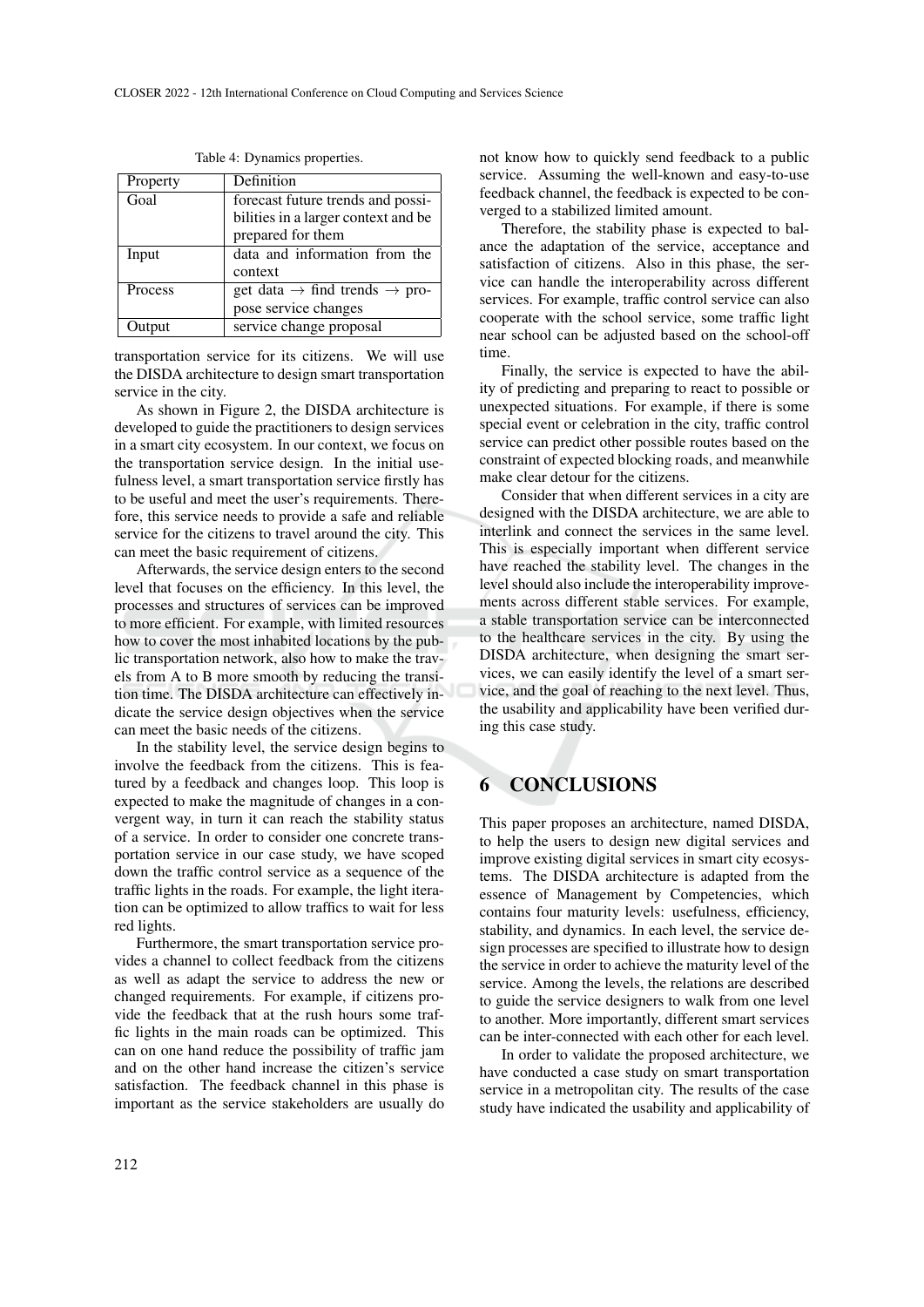the DISDA architecture. Furthermore, it can be seen that DISDA architecture can facilitate the service design, service improvement as well as handling the interoperability across different services so that to formulate a smart city ecosystem.

As future works, we plan to refine further the service design processes and conduct more case studies in different application domains to verify the validity and reliability of the proposed digital service design architecture. We will also deepen the architecture into a technical design and further show the how different services can be connected in each DISDA service maturity level.

#### ACKNOWLEDGEMENTS

The work was supported from ERDF/ESF "CyberSecurity, CyberCrime and Critical Information Infrastructures Center of Excellence" (No. CZ.02.1.01/0.0/0.0/16\_019/0000822).

#### REFERENCES

- Albino, V., Berardi, U., and Dangelico, R. M. (2015). Smart cities: Definitions, dimensions, performance, and initiatives. *Journal of Urban Technology*, 22(1):3–21.
- Bangui, H., Ge, M., and Buhnova, B. (2020). Improving big data clustering for jamming detection in smart mobil
	- ity. In *ICT Systems Security and Privacy Protection - 35th IFIP TC 11 International Conference*, volume 580 of *IFIP Advances in Information and Communication Technology*, pages 78–91. Springer.
- Bangui, H., Ge, M., Buhnova, B., and Trang, L. H. (2021). Towards faster big data analytics for anti-jamming applications in vehicular ad-hoc network. *Trans. Emerg. Telecommun. Technol.*, 32(10).
- Bertot, J., Estevez, E., and Janowski, T. (2016). Universal and contextualized public services: Digital public service innovation framework. *Government Information Quarterly*, 33(2):211 – 222.
- Buhnova, B., Kazickova, T., Ge, M., Walletzky, L., Ca- ´ puto, F., and Carrubbo, L. (2022). A cross-domain landscape of ICT services in smart cities. In *Artificial Intelligence, Machine Learning, and Optimization Tools for Smart Cities: Designing for Sustainability*, Springer Optimization and Its Applications, pages 63–95. Springer.
- Chohan, S. R. and Hu, G. (2020). Success factors influencing citizens' adoption of iot service orchestration for public value creation in smart government. *IEEE Access*, 8:208427–208448.
- Clement, S., Mckee, D., and Xu (2017). Service-oriented reference architecture for smart cities. In *IEEE Symposium on Service-Oriented System Engineering*, pages 81–85.
- Dragoicea, M., Walletzky, L., Carrubbo, L., Badr, N. G., ´ Toli, A. M., Romanovska, F., and Ge, M. (2020). Ser- ´ vice design for resilience: A multi-contextual modeling perspective. *IEEE Access*, 8:185526–185543.
- Froehle, C. M., Roth, A. V., Chase, R. B., and Voss, C. A. (2016). Antecedents of new service development effectiveness. *Journal of Service Research*, 3(1):3–17.
- Gascó-Hernandez, M. (2018). Building a smart city: Lessons from barcelona. *Communications of the ACM*, 61(4):50–57.
- Ge, M., Bangui, H., and Buhnova, B. (2018). Big data for internet of things: A survey. *Future Gener. Comput. Syst.*, 87:601–614.
- Goldratt, E. M. (1990). *Theory of constraints*. North River Press, Great Barrington.
- Hammer, M. and Champy, J. (2001). *Reengineering the corporation*. HarperBusiness, New York.
- Holmlid, S. and Evenson, S. (2008). *Bringing Service Design to Service Sciences, Management and Engineering*, pages 341–345. Springer US, Boston, MA.
- Janácek, J. and Fabricius, R. (2021). Public service system design with conflicting criteria. *IEEE Access*, 9:130665–130679.
- Kakarontzas, G., Anthopoulos, L., Chatzakou, D., and Vakali, A. (2014). A conceptual enterprise architecture framework for smart cities: A survey based approach. In *11th International Conference on e-Business*, pages 47–54.
- Kaplan, R. S. and Norton, D. P. (1996). *The balanced scorecard*. Harvard Business School Press, Boston, Mass.
- Kashef, M., Visvizi, A., and Troisi, O. (2021). Smart city as a smart service system: Human-computer interaction and smart city surveillance systems. *Comput. Hum. Behav.*, 124:106923.
- Koo, J. and Kim, Y. (2021). Interoperability requirements for a smart city. In Hung, C., Hong, J., Bechini, A., and Song, E., editors, *SAC '21: The 36th ACM/SIGAPP Symposium on Applied Computing, Virtual Event, Republic of Korea, March 22-26, 2021*, pages 690–698. ACM.
- Lin, F.-R. and Hsieh, P.-S. (2011). A sat view on new service development. *Service Science*, 3(2):141–157.
- Macak, M., Ge, M., and Buhnova, B. (2020). A ´ cross-domain comparative study of big data architectures. *Int. J. Cooperative Inf. Syst.*, 29(4):2030001:1– 2030001:27.
- Moradi, H., Zamani, B., and Zamanifar, K. (2020). Caasset: A framework for model-driven development of context as a service. *Future Gener. Comput. Syst.*, 105:61–95.
- Oliveira, A. and Campolargo, M. (2015). From smart cities to human smart cities. In *48th Hawaii International Conference on System Sciences*, pages 2336–2344.
- Pezzotta, G., Pinto, R., Pirola, F., and Ouertani, M.-Z. (2014). Balancing product-service provider's performance and customer's value. *Procedia CIRP*, 16:50– 55.
- Pirola, F., Boucher, X., Wiesner, S., and Pezzotta, G. (2020). Digital technologies in product-service sys-